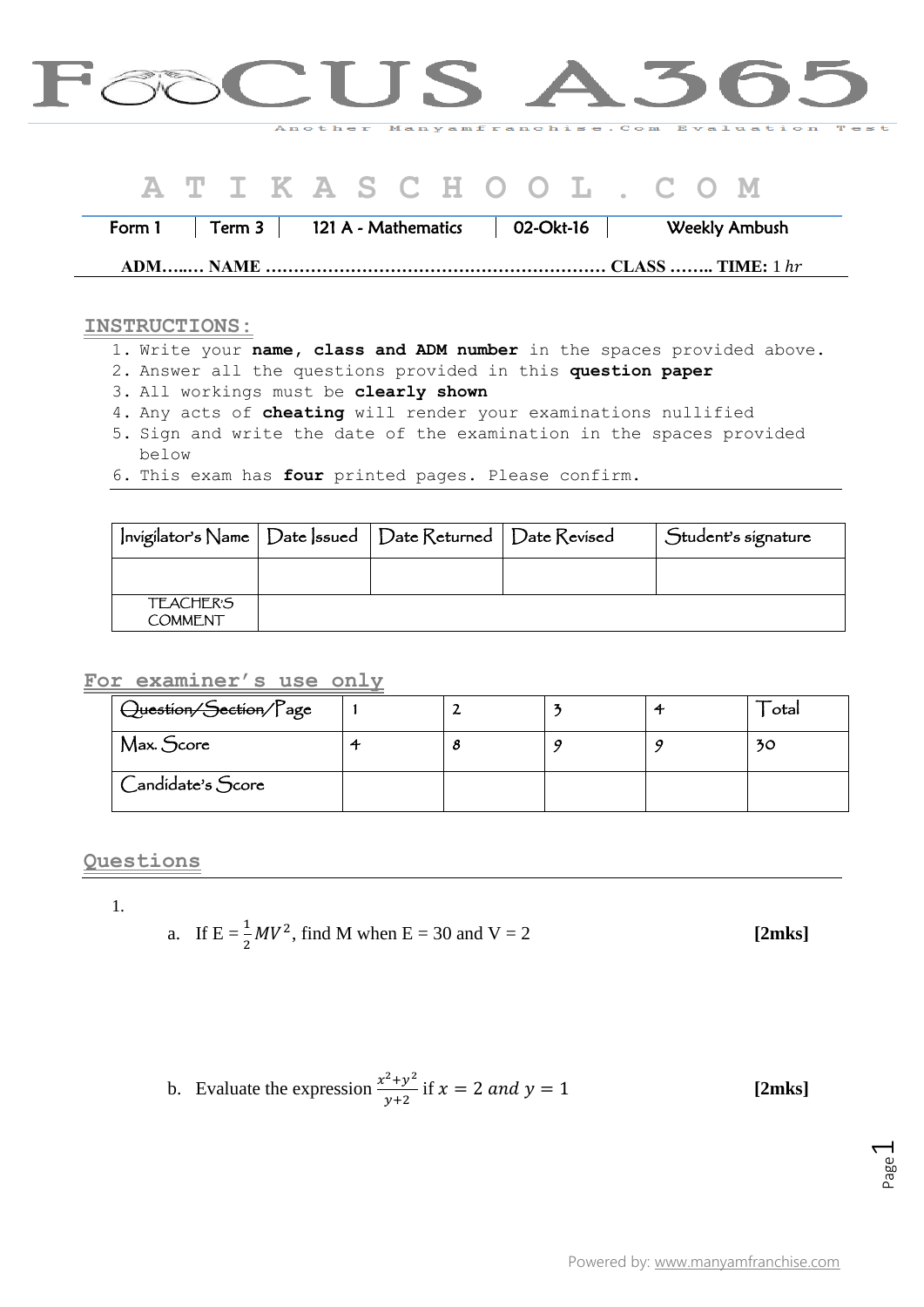2. The length of an arc of a circle is 62.8 CM. find the radius of the circle if the arc subtends an angle of  $144^0$  at the centre  $[\pi = 3.142]$ . [3mks]

3. Twenty five machines working at a rate of 9 hours per day can complete a job in 16 days. A contractor intends to complete the job in 10 days using similar machines working at a rate of 12 hours per day. Find the number of machines the contractor requires to complete the job **[2mks]**

4. Evaluate 
$$
\frac{-8 \div 2 + 12 \times 9 - 4 \times 6}{56 \div 7 \times 2}
$$

**[3mks]**

Page  $\sim$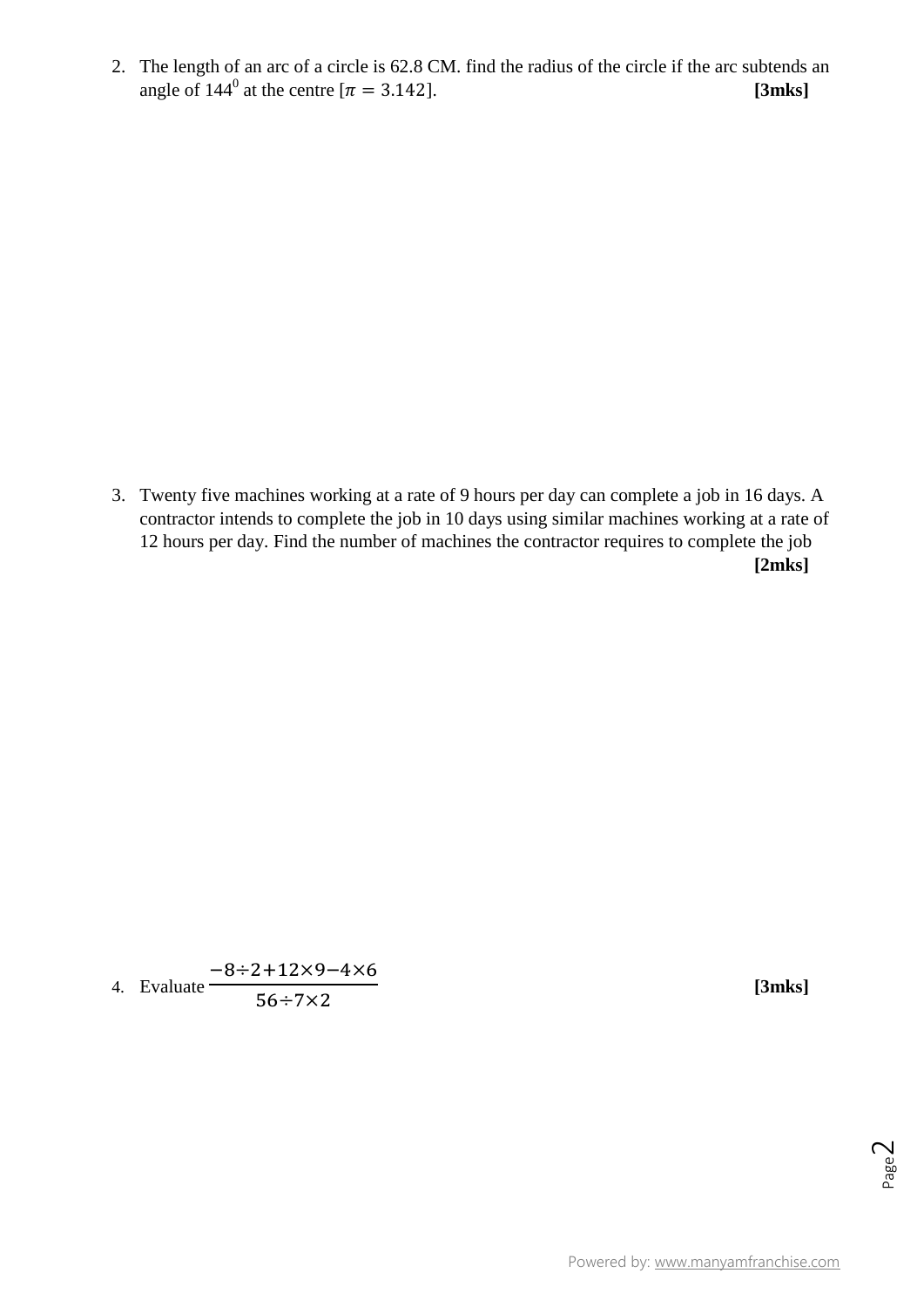5. A large carton contains 4 litres of orange juice. Cylindrical glasses of height 10 cm and radius 3 cm are to be filled from the carton. How many glasses can be filled? **[4mks]**  $[\pi = 3.142]$ 



6. The diagram shows two boxes that are cuboids. The larger box measures 20cm by 10cm by 20cm. It is partly filled with 70 smaller boxes each measuring 5cm by 5cm by 2cm. The smaller boxes are packed so that there are no gaps between them. How many **more** smaller boxes could be fitted into the larger box? **[3mks]**



7. Simplify  $6y - (y - 4y)$  [2mks]

Page ന